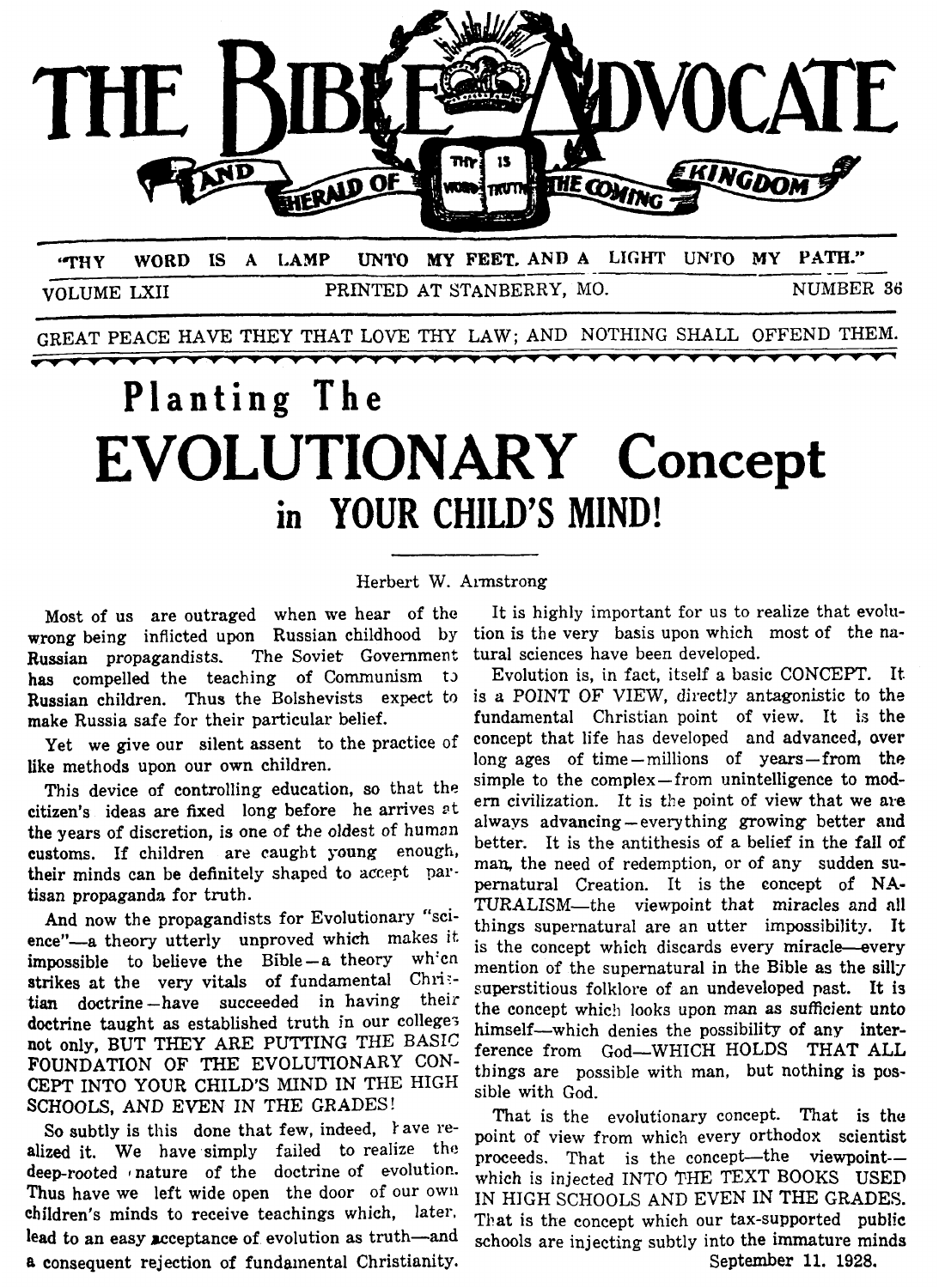view. You'll find in the geographies, and the his- taught at all in Twentieth Century America. **Above** 

of the Science League of America, and one of the  $\text{BASED}$ <br> $\text{CEPT."}$ world's foremost evolutionists. Evolution, says  $CFT$ .<br>My Simbor is the worn post of the entire tree of Does the overwhelming significance of Mr. S ipley, is the very root of the entire tree of Does the overwhelming significance of Mr. modern natural science. "If you destroy the root," Suppley's remarks break in upon your mind? Surely says Shipley, "the tree will fall." Let us realize. <sup>Mr.</sup> Shipley, president of the Science League of the Science League of the Science League of the Science League of the Science League of the Science America, has thrown too, that evolution strikes at the very root of the America, has thrown down the change:  $\pi$ is chire tree of fundamental Christianity. And if we statements should prove a stirring call to arms **to**  $\frac{1}{\sqrt{1-\frac{1}{n}}}$  way of ilrermit evolution to destroy the root, the entire tree

"What the friends of science are really support-<br>
ing, or trying to protect," says Shipley, in a recent<br>
article in the magazine "Evolution," in which he de-<br>
article also printed an excellent outline of funda-<br>
fends the *CUT* tax supported educational institutions the full is on! Not a war of flesh and blood—of firearms results of their researches." In other words, science and armies and navies-but a subtle, insidious war is fight the rig is fig. ting for the right to teach your children and<br>mine, in the tax-supported schools, "the full results Better a thousand times to have our children's of their researches," which means, simply, the better a thousand times to have our children's<br>evolutionary concept—the anti-Bible point of view—<br>the Antichrist doctrine with which Satan is poison-<br>ing the minds of millions

By that harmless-sounding phrase "the method of science," Shipley means human investigation and re- enemy today! search, proceeding from this atheistic point of view. "Science commands our respect," he proceeds, "on the ground that its method is for all time true—the method, not of tradition or revelation or authority, (that is, not of belief in the authority of the Scriptures or of revelation) but of discovery, careful observation, research, experimentation, comparison, 1. The Antiquity of Man.—We do not know servation, research, experimentation, comparison, when man first appeared upon the earth. We only testing, analysis, synthesis. We want to **know,** not when man first appeared upon the earth. We **only**  what somebody said that somebody else said, many  $\frac{m w}{m}$  and the outline of the continents were very different centuries ago, (what Moses said God said) but prc-<br>centuries ago, (what Moses said God said) but prc-<br>from what they are at present, primitive man roamed over them with animals now extinct; and that, These facts, as fast as discovered, must be set in ed over them with animals now extinct; and that, order, then interpreted and accounted for; (accord- about 5,000 B. C., when the historic curtain first in the historic curtain first  $\frac{1}{2}$  rises, in some favored regions there were nations ing to the evolutionary concept, of course), not in rises, in some favored regions there were nations in accordance with all the knowledge at the moment possessing arts, governments and institutions that available. **OUR** BOYS AND GIRLS ARE EN- bear evidence **of** Slow growth through very **long**  TITLED TO THE FULL BENEFITS OF THIS <sup>periods of time.</sup><br>METHOD THE METHOD OF SCIENCE 2. The Prehistoric and the Historic Age.—The METHOD- THE METHOD OF SCIENCE. cisely: "What are the presents fact in the case?" accordance with tradition or unsupported logic, but

principles of biology and geology and astronomy, thought and did, and what befell him, are called the principles of biology and geology and astronomy, thought and did, and what befell him, are called the all of which, I repeat, are dependent on evolution Fremstoric Age. The comparatively few centuries<br>A dividend the linear Perkens for would day, of human life which are made known to us through for their understanding? Perhaps few would deny of human life which are made known to use that meet that modern guiting offends to written records comprise the Historic age. that we owe the best that modern culture affords to written records comprise the Historic age.<br> $\frac{11}{10}$  the children of all the neople TOMORROW 3. How We Learn About Prehistoric Man. -How. all the children of all the people. TOMORROW 3. How we **Learn About Prehistoric Man.--How,** THEV WILL BE VOTERS, who may be called upon in the absence of written records, are we to find out THEY WILL BE VOTERS, who may be called upon Why, indeed." continues Shipley,

of your young children and mine. Even grade- to decide whether Biology or Geology, which **nee**school text books are written from this point of essarily involves processess of evolution, shall be tories. It is time for us to awaken to the danger! all, OUR CHILDREN MUST LEARN THAT ALL Listen to the words of Maynard Shipley, president CONTEMPORARY INVESTIGATION IS FIRMLY

will fall!<br>will fall! lustrating further the Satanic spirit-the Antichrist<br>will fall! spirit-back of the whole movement, the same issue Shipley's remarks break in upon your mind? Surely

> article, that EVOLUTION IS SATAN'S MOST POW-ERFUL WEAPON. It is Christianity's greatest

> Let us note briefly, now, a few examples of **the**  method of attack on our children. We quote from the opening paragraphs of the revised Ancient History texbook of Myers, used in many high-schools.

This is what your children are being taught:

'should not all uncounted millenniums which lie back of the time boys and girls be taught at least the elementary when man began to keep written records of what he boys and girls be taught at least the elementary thought and did and what hafell him are solled the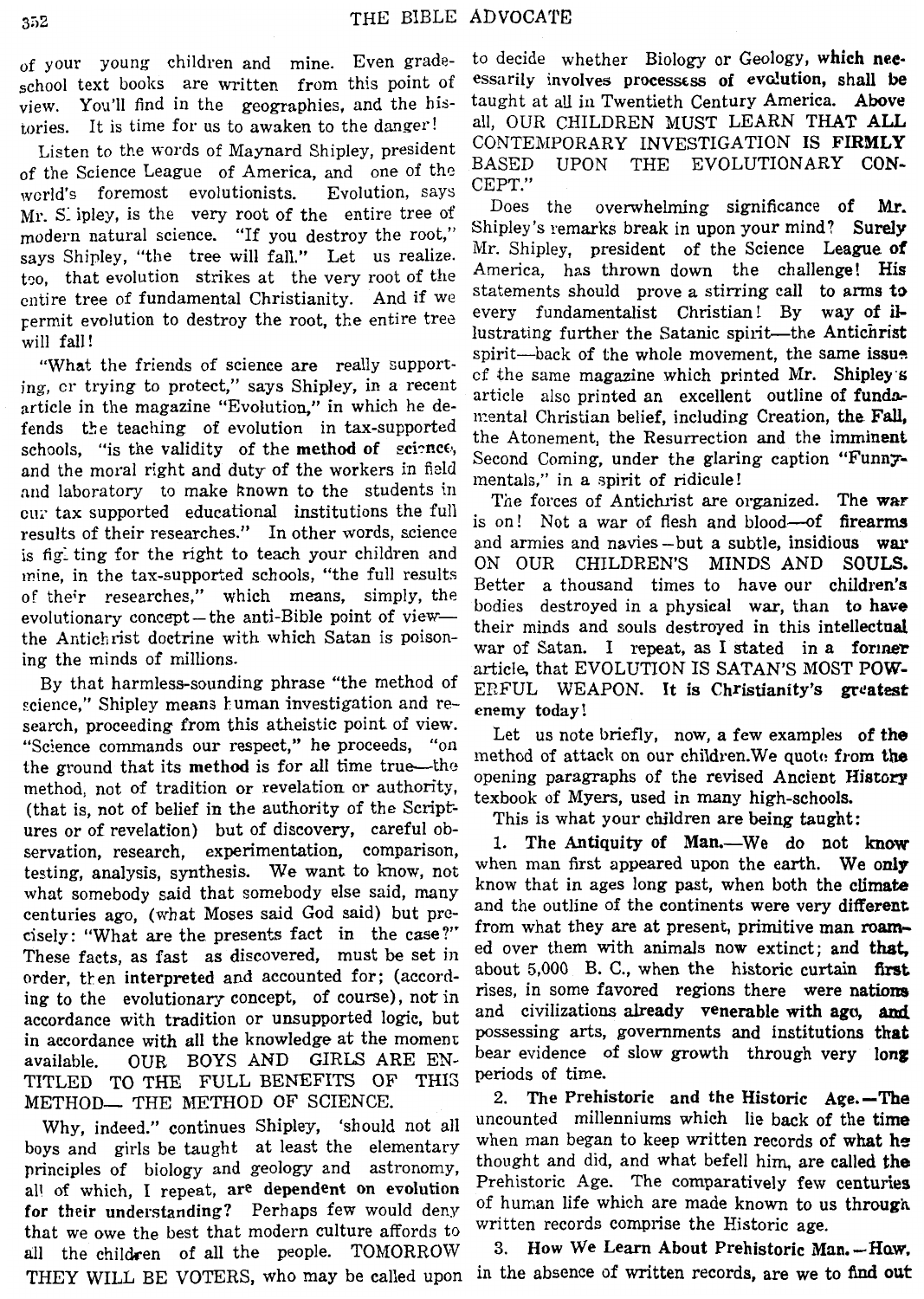anything about prehistoric man? In many ways God. Science knows we poor human beings are we are able to learn much about him. Thus, for prone to formulate our views and opinions accordinstance, we may regard existing savage and semi- ing to that which we have been taught, —we take savage races as representing the prehistoric state of for granted that which we are taught from childhood. the advanced races. As it has been put, what they It knows that, if it succeeds in its present insidious now are, we once were.

period of prehistoric times is divided into different proved and unprovable wil tl,us—and only thus—be<br>ages which are named from the material which universally accepted as truth. Christianity will be man used in the manufacture of his weapons and destroyed. Religion will degenerate to the **low**  tools. The earliest epoch is known as the Pale- plane of pure morality. This gigantic move is the olithic, or Old Stone Age; the following as the Neo- latter-day spirit of Antichrist. It is the last des. lithic, or New Stone Age; and the later period as perate thrust of Satan---by far the most effective the Age of Metals. The man of the Old Stone Age weapon he ever managed to employ. Out of it alsaw the retreating glacier of the last great ice age, ready has sprung the new religion of Antichrist, **of** which geology tells us. The length of the 0:d popularly known **as** Modernism. A religion w: ich Stone age no one knows; we do not attempt to reck- accepts the moral teachings of Jesus, but denies on its duration **by** centuries or millenniums even, everything fundamental in God's Word. A religion by geological epochs. But we do know -and this is which answers the true Bible definition of the religsomething of vastly greater moment than a know- ion of Antichrist-that which "denies that the ledge of the duration of the age -that the long slow Son of God is come in the flesh." epochs did not pass away without some progress There are two things we can do. Those of us **whc,**  kaving been made by primeval man, which assures have children attending the public schools can make us that though so lowly a creature, he was **a** crea- it a point to keep in close touch with the teaching3 ture endowed with capacity for growth and im- being administered to our children. We can check provement. Before the end of the age man had up on their text books. We can question  $t$  e chillearned the use of fire." extended the use of fire." dren, and learn what their teachers are putting into

ity of Holy Scripture? Here, in a high-school text cept being taught, we can guard against such teach-<br>hook is a common example of the evolutionary con- ing being taken for granted. We can explain book, is a common example of the evolutionary concept as the basis of knowledge, **me** high school the OTHER side to our childyen, and thus keep their student is taught, not as theory, but as a indisput- minds OPEN, and SAFE. Twice my fourth- grade able fact, the imaginary existence of **ten** geolog- daughter has come to me with evolutionary ideas ical ages-that our forefathers ages which eminated from her teacher. My two daughand semi-savage races, from <br>tion has developed. Does **NOTE: Ted missing from original** the doctrine. Young as they are, they know sufficiently question the authority of such the such ac- well the false teachings of the evolutionary concept

point of view is planted securely in his mind. He A discussion of the point always ensues at home. takes this concept for granted. The young mind in Thus do I hope to counteract the evolutionary propwhich such basic ideas have been grounded is well aganda so far as its inception in the minds of my prepared to accept evolution as such when he reache; **Own** children is concerned. We need not deceive his freshman year in collage. **ourselves**. As they grow older and reach high

sures us that only the ignorant and the superstitious investigate independently, outside of biased class-<br>reject the "truth" of evolution. Science is fighting room influence, the evolutionary teachings on these<br>for the rig as Mr. Shipley so significantly remarks—the evolu- vided they will make a similar investigation of the tionary concept. It is fighting to destroy, in youth, OTHER side of the question. The truth, I am conall belief in a creating God, all faith in the Word of fident will prevail.

senting the prehistoric state of for granted that which we are taught from childhood.<br>As it has been put, what they It knows that, if it succeeds in its present insidious crusade, another generation will take evolution for 4. Divisions of Prehistoric Times.—The long granted as a pure matter of course. A doctrine ununiversally accepted as truth. Christianity will be

Can you reconcile these teachings with the verac- their minds. *And* when we find evolutionary condoctrine. Young as they are, they know sufficiently cepts them as truth. And thus the utionary that they recognize it when they hear it in school. We come, now, to the question: What are we school and then college, there will be definite facts<br>going to do about it?. Our schools and our colleges and evidence to explain. Sound understanding of<br>are handicapping your ch